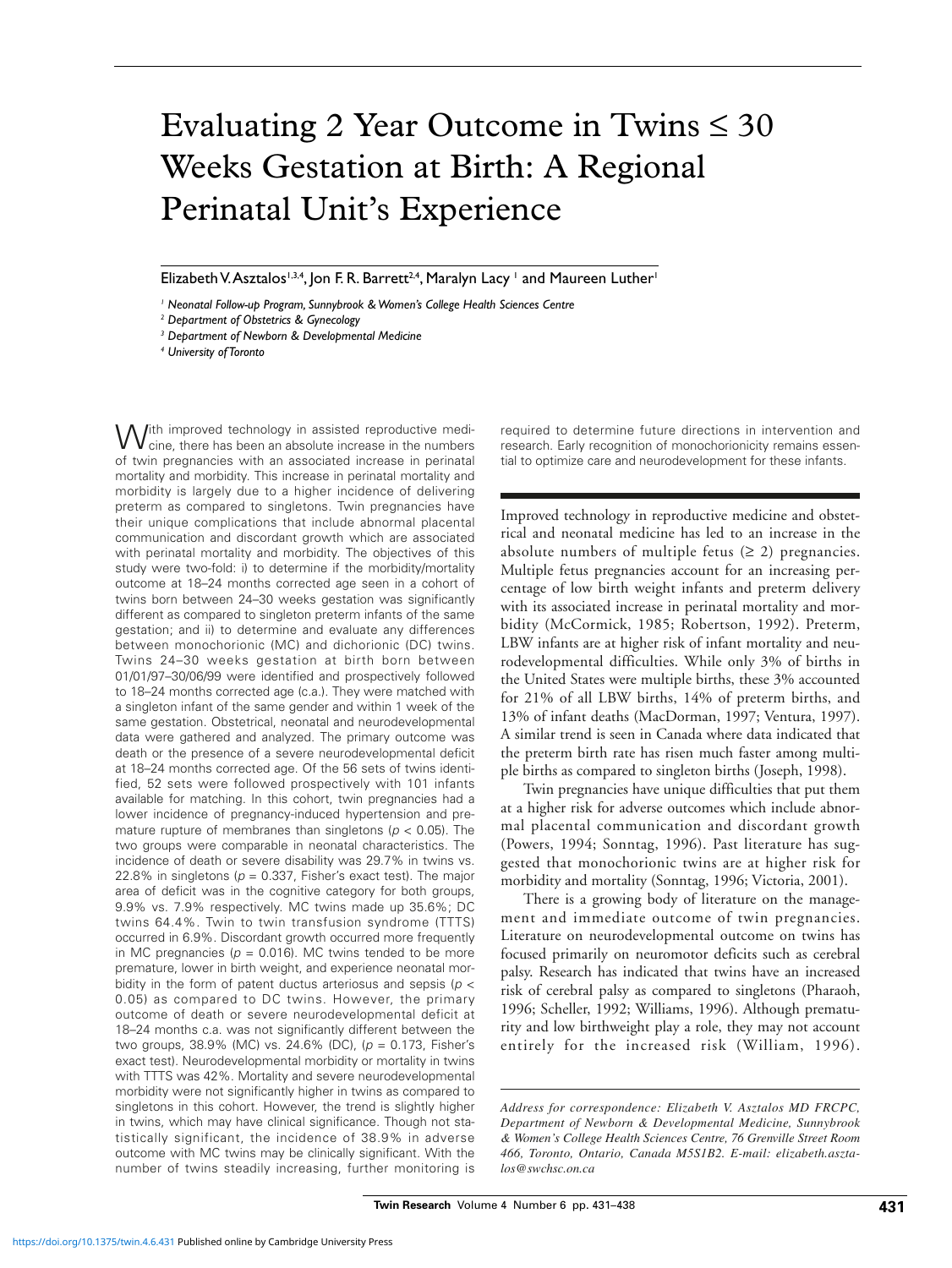Monochorionicity has been identified as a risk factor for the development of cerebral palsy (Burguet, 1999).

With the increasing numbers of smaller and immature infants of twin pregnancies, it is important to know whether the advances in obstetrical management and subsequent neonatal care of the very low birth weight twin infant are leading to improved neurodevelopmental outcomes than previously reported.

The objective of this study was to determine if the mortality/morbidity outcome seen in a cohort of twins born between 24–30 weeks gestation was significantly different as compared to singleton preterm infants of the same gestation and to determine if differences existed between monochorionic (MC) and dichorionic (DC) twins in this gestation grouping

# **Methods**

This study was performed at the regional perinatal center at Sunnybrook & Women's College Health Sciences Centre (SWCHSC). The hospital is one of two tertiary perinatal referral centers in metropolitan Toronto, which serves Toronto and the Central East region of Ontario, Canada. Approximately 3500 births occur annually in this center with more that 68,000 occurring in the region. The Research Ethics Board of the study institution approved the research protocol.

#### **Table 1**

**Table 2**

|    | <b>Rules for Matching</b>                                                                                                                                 |  |  |  |
|----|-----------------------------------------------------------------------------------------------------------------------------------------------------------|--|--|--|
|    | Gender                                                                                                                                                    |  |  |  |
| 2. | Gestational age: index and control were within<br>one $(+/-)$ completed weeks                                                                             |  |  |  |
| 3. | Control infant had to have a known outcome:<br>either death or 18–24 month outcome                                                                        |  |  |  |
|    | Date of birth for control was within six months after index<br>case's birth; if none present, then went back 3 months from<br>date of birth of index case |  |  |  |

Twins of 24–30 weeks gestation, born between January 1, 1997 and June 30, 1999 and admitted to the Neonatal Intensive Care Unit (NICU) at SWCHSC, were included. Each twin was matched with a singleton infant of the same gender and within 1 week of the same gestational age at birth. The rules for matching are outlined in Table 1. Obstetrical and neonatal data were extracted from the maternal and neonatal charts.

All infants were followed regularly to 18–24 months corrected age. Corrected age was defined as the age in weeks or months from the estimated date of confinement for the pregnancy. During this time, interval assessments at corrected age (6 weeks, 4, 8, 12, and 18 to 24 months) were made to determine the presence of a neurodevelopmental deficit. A severe visual deficit was defined as vision < 20/200 in one or both eyes. A severe hearing deficit was defined as the need for amplification or insertion of cochlear implants. A severe motor deficit was defined as the presence of abnormal tone preventing ambulation consistent with cerebral palsy. A severe cognitive deficit was based on a score of less than 2 standard deviations from the mean as determined by the Bayley Scales of Infant Development-II (BSID-II) (Bayley, 1993). For those infants who could not be tested formally, cognition was assessed informally in person using the items of the BSID-II and judged by the examiner as being normal, or having a mild or severe deficit. One individual, certified by the American Psychological Corporation, conducted the BSID-II assessments. The presence of abnormal tone was determined by the developmental neonatologist of the Follow-up Clinic. Visual impairment was confirmed by the ophthalmologists in the tertiary retinopathy of prematurity (ROP) clinic at the Hospital for Sick Children in Toronto, Canada. Hearing impairment was confirmed by the audiology service at the same institution.

For the obstetric data, the attending staff obstetricians made clinical diagnoses according to standard definition. Gestational age was determined by either date of last menstrual period or early ultrasound (< 20 weeks gestation); if there were cases where gestation differed, the early ultrasound was " the gold standard".

| Definitions of Neonatal Morbidities        |                                                                                                                                                                                                                                                                                            |
|--------------------------------------------|--------------------------------------------------------------------------------------------------------------------------------------------------------------------------------------------------------------------------------------------------------------------------------------------|
| <b>Neonatal Morbidity</b><br>Definition    |                                                                                                                                                                                                                                                                                            |
| <b>Respiratory Distress Syndrome (RDS)</b> | Respiratory distress requiring oxygen therapy is present beyond the first 24 hours of life,<br>may require surfactant, and has typical radiographic signs (Fanaroff and Martin, 1997)                                                                                                      |
| Patent Ductus Arteriosus (PDA)             | Clinical murmur, hyperdynamic precordium and peripheral pulses, widened pulse pressures,<br>hemodynamic finding on 2-D echocardiography, may require treatment or ligation                                                                                                                 |
| Intraventricular Hemorrhage (IVH)          | Confirmed by cranial ultrasound: grade 1 involving germinal matrix hemorrhage, grade 2 IVH<br>involving $10-50\%$ of ventricular are, grade 3 involving IVH occupying $>50\%$ of the ventricular<br>area, grade 4 involving hemorrhagic involvement of adjacent white matter (Volpe, 1995) |
| Periventricular Leukomalacia (PVL)         | Confirmed by cranial ultrasound: evidence of white matter injury (Volpe, 1995)                                                                                                                                                                                                             |
| Necrotizing Enterocolitis (NEC)            | Clinical gastrointestinal disturbances associated with pneumatosis intestinalis on abdominal<br>radiography (Bell et al., 1978)                                                                                                                                                            |
| Retinopathy of Prematurity (ROP)           | Defined on the basis of the criteria of the Committee for the Classification of Retinopathy<br>of Prematurity (The Committee for the Classification of Retinopathy of Prematurity, 1984)                                                                                                   |
| Sepsis                                     | Infection confirmed by positive blood culture                                                                                                                                                                                                                                              |

**432 Twin Research** December 2001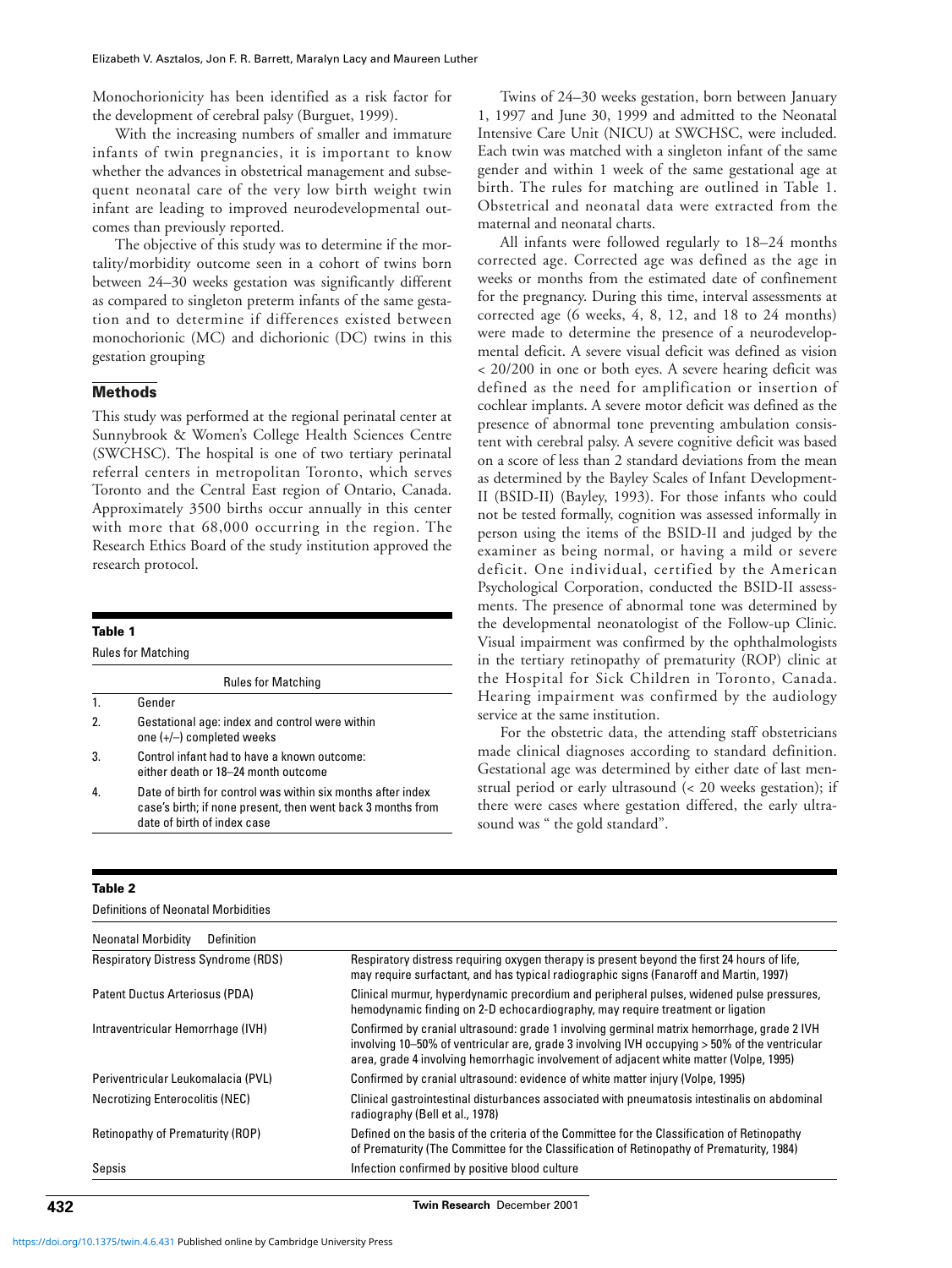Neonatal clinical diagnoses were made by the attending staff neonataologists according to standard definitions (Bell et al., 1978; Fanaroff & Martin, 1997; The Committee for the Classification of Retinopathy of Prematurity, 1984; Volpe, 1995) and are described in Table 2. Small for gestational age (SGA) was defined as a birth weight less than 2 standard deviations from the mean for the gestational age (Usher & McLean, 1969).

The primary outcome was the presence of a severe neurodevelopmental deficit in any of the four categories (vision, hearing, motor skills, and cognition) or death by 18–24 months corrected age.

# **Analysis**

Descriptive statistics (means, standard deviations, and proportions) were used to describe the two groups of infants. To determine a difference in the primary outcome, the proportion of infants who died or had an identified deficit was compared using a Fisher's exact test. The proportions of secondary outcomes, maternal and neonatal morbidities were compared using Chi-Square statistics. The level of significance was set at 0.05.

MC and DC twins were compared separately to their matched singletons using a Fisher's exact test and subsequently verifying the results with the McNemar's test. The McNemar's test used the matched pair as the unit of analysis rather than the individual subject. Logistic regression was performed on those neonatal outcomes found significant to ensure the significance found was due to the type of twin and not an imbalance in confounding factors.

# **Results**

From January 1, 1997 to June 30, 1999, 56 sets of twins were admitted to the NICU. Of these, 4 sets were not followed (1 set moved out of the country, 3 sets were lost to follow-up). This left a total of 52 sets of twins; in 3 sets, one of the fetuses was stillborn, leaving a total of 101 infants who were followed prospectively to 18–24 months corrected age. These infants were then matched with the singleton controls.

With respect to chorionicity, 35.6% were monochorionic, 64.4% were dichorionic. Twin-to-twin transfusion syndrome occurred in 6.9% of the twins. In terms of gender, 46% were male and 54% were female. The distribution of the twins according to gestational age is seen in

#### **Table 3**

Distribution of Gestational Age (Completed Weeks) Among Twin Cohort

Gestational age (weeks) Number (total *n* = 52) 24 6  $25$  5 26 10 27 9 28 8 29 8 30 6

Table 3; the average gestational age for both the twin and singleton cohorts was 27.1 weeks. The results will be presented in two parts: twins vs. singletons; monochorionic twins vs. dichorionic twins.

# *Twins vs. Singletons*

# **Obstetrical Outcomes**

The singleton and twin pregnancies were compared with respect to the more common maternal morbidities as outlined in Table 4. In this cohort, singleton pregnancies experienced a higher incidence of pregnancy-induced hypertension and premature rupture of membranes as compared to twin pregnancies. Otherwise, twin pregnancies were not seen as having significantly more morbidity.

There was a higher rate of Caesarean sections in the twins cohort, 48.5% as compared to 40.6% in singleton pregnancies.

#### **Neonatal Morbidity**

Tables 5a/b compare the incidence of major neonatal morbidity between the twins and the singletons groups. For most morbidities, a significant difference could not be demonstrated except for the incidence of necrotising enterocolitis, which was significantly higher in the twins cohort. It should be noted that for most of the morbidities, there was a trend towards higher incidence in the twins group as compared to the singletons

#### **Neurodevelopmental Outcome**

The primary outcome for this study was death or the presence of a severe neurodevelopmental deficit at 18–24

#### **Table 4**

Maternal Morbidities

|                                                  | Twins<br>$(n = 101)$<br>% | Singletons<br>$(n = 101)$<br>% | <i>p</i> -value |
|--------------------------------------------------|---------------------------|--------------------------------|-----------------|
| Pregnancy-induced                                |                           |                                |                 |
| <b>Hypertension (PIH)</b>                        | 6.9                       | 15.8                           | 0.046           |
| Antepartum Hemorrhage (APH)                      | 15.8                      | 24.7                           | 0.115           |
| Preterm Labor (PTL)                              | 79.2                      | 75.3                           | 0.502           |
| <b>Premature Rupture</b><br>of Membranes (PROM)  | 22.2                      | 41.6                           | 0.003           |
| Intrauterine Growth<br><b>Retardation (IUGR)</b> | 13.8                      | 14.9                           | 0.841           |

#### **Table 5a**

Neonatal Characteristics

|                            | Twins<br>$(n = 101)$<br>mean $(SD)$ | Singletons<br>$(n = 101)$<br>mean ( <i>SD</i> ) | p-value |
|----------------------------|-------------------------------------|-------------------------------------------------|---------|
| Birth weight (gm)          | 1001.7 (306.6)                      | 978.9 (262.6)                                   | 0.123   |
|                            | %                                   | %                                               |         |
| Birth weight (3rd%ile)     | 15.8                                | 15.8                                            | 1.00    |
| Survival (to 18-24 months) | 81.2                                | 88.1                                            | 0.172   |
| Use of surfactant          | 41.6                                | 54.9                                            | 0.082   |
| Use of dexamethasone       | 30.3                                | 21.9                                            | 0.213   |

**Twin Research** December 2001 **433**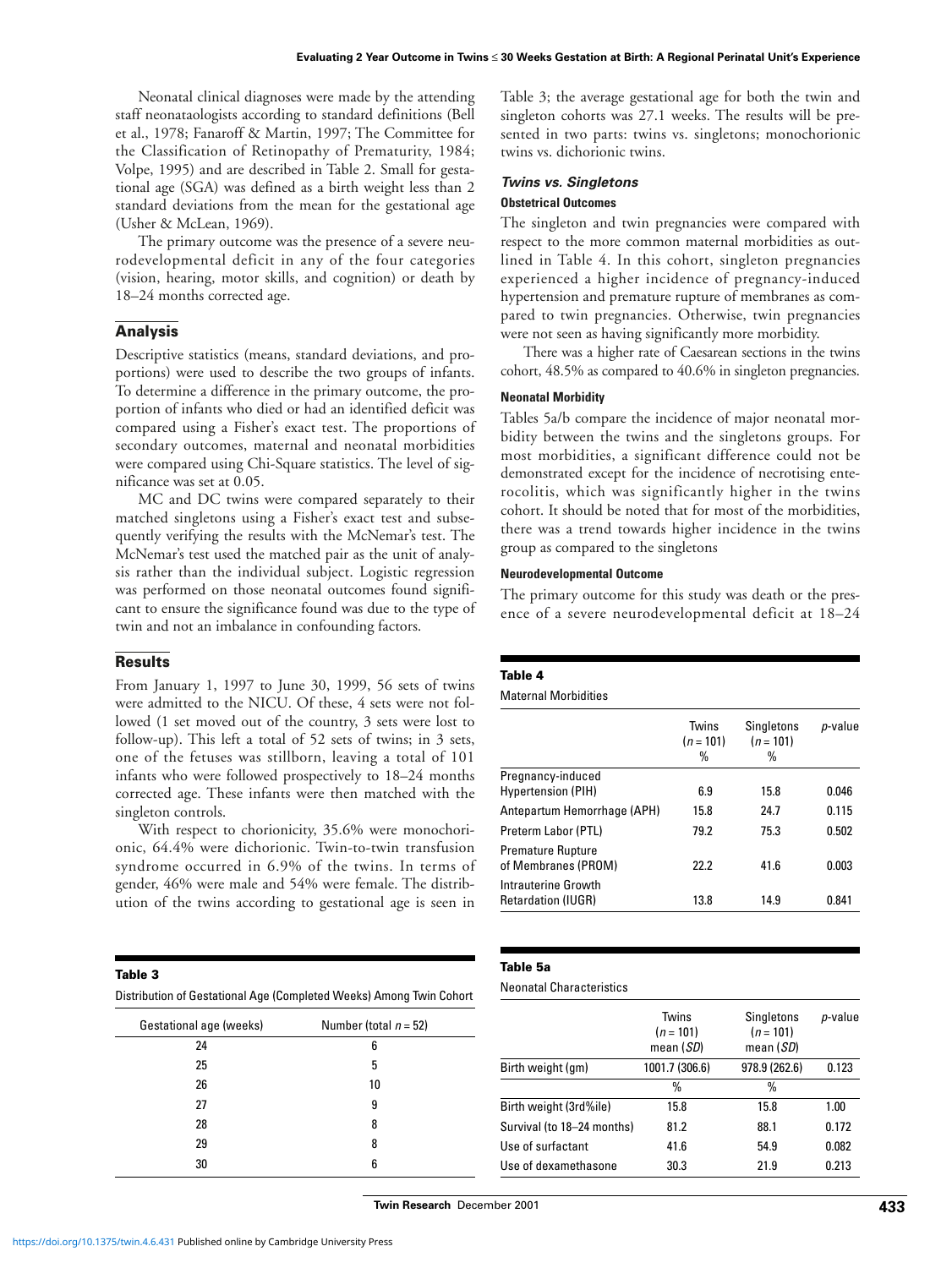Elizabeth V. Asztalos, Jon F. R. Barrett, Maralyn Lacy and Maureen Luther

| Table 5b                    |                           |                                                   |                             | Table 7                                         |                                  |                                |         |
|-----------------------------|---------------------------|---------------------------------------------------|-----------------------------|-------------------------------------------------|----------------------------------|--------------------------------|---------|
| <b>Neonatal Morbidities</b> |                           |                                                   | <b>Maternal Morbidities</b> |                                                 |                                  |                                |         |
|                             | Twins<br>$(n = 101)$<br>% | <b>Singletons</b><br>$(n = 101)$<br>$\frac{0}{0}$ | p-value                     |                                                 | Monochorionic<br>$(n = 36)$<br>% | Dichorionic<br>$(n = 65)$<br>% | p-value |
| <b>RDS</b>                  | 59.8                      | 51.7                                              | 0.289                       |                                                 |                                  |                                |         |
| <b>PDA</b>                  | 46.3                      | 37.1                                              | 0.219                       | Pregnancy-induced<br><b>Hypertension (PIH)</b>  | 0                                | 10.8                           | 0.041   |
| Sepsis                      | 14.6                      | 16.9                                              | 0.691                       | Antepartum Hemorrhage (APH)                     | 2.8                              | 23.1                           | 0.0007  |
| <b>IVH</b>                  | 42.7                      | 33.7                                              | 0.227                       | Preterm Labor (PTL)                             | 75.0                             | 81.5                           | 0.438   |
| <b>PVL</b>                  | 4.9                       | 1.1                                               | 0.145                       |                                                 |                                  |                                |         |
| <b>ROP</b>                  | 46.1                      | 35.9                                              | 0.181                       | <b>Premature Rupture</b><br>of Membranes (PROM) | 29.4                             | 18.5                           | 0.213   |
| <b>NEC</b>                  | 7.3                       | 1.1                                               | 0.041                       | Intrauterine Growth                             |                                  |                                |         |

months corrected age. The incidence of death or a severe neurodevelopmental outcome for the twins cohort was 29.7% vs. 22.8% for the singletons cohort; this was not found to be significant using both the Fisher's exact test (*p*  $= 0.337$ ) and the McNemar's test ( $p = 0.162$ ). Table 6 outlines the distribution of the outcome measures. Both groups were essentially very similar in the distribution of severe deficits. Although not found to be significant, there was a trend in the twins group for a higher incidence in hearing loss.

# *B. Monochorionic vs. Dichorionic* **Obstetrical Outcomes**

MC and DC twin pregnancies were compared with respect to the more common maternal morbidities as outlined in Table 7. DC twin pregnancies experienced a higher incidence of pregnancy-induced hypertension and antepartum hemorrhage, in the form of abruptio placentae as compared to MC pregnancies. MC pregnancies had a significantly higher incidence of growth restricted fetuses. Otherwise there were no significant differences between the two groups in the other morbidities. There was a higher rate of Caesarian section for MC twins, 58.3%, as compared to 43.1% in DC twins.

#### **Neonatal Outcomes**

Tables 8a/b compares the incidence of major neonatal morbidity between the two groups of twins. In general, MC

| Table 6                                                |                               |                                   |          |  |  |  |
|--------------------------------------------------------|-------------------------------|-----------------------------------|----------|--|--|--|
| Distribution of Death and Neurodevelopmental Morbidity |                               |                                   |          |  |  |  |
|                                                        | Twins<br>$(n = 101)$<br># (%) | Singletons<br>$(n = 101)$<br>#(%) | p-value  |  |  |  |
| Death or severe outcome                                | 30(29.7)                      | 23 (22.8)                         | $0.337*$ |  |  |  |
| Death                                                  | 20 (19.8)                     | 12 (11.9)                         | 0.236    |  |  |  |
| Vision impairment                                      | 1(1.23)                       | 1(1.12)                           | 0.881    |  |  |  |
| Hearing impairment                                     | 6(7.41)                       | 1(1.12)                           | 0.078    |  |  |  |
| Cerebral palsy                                         | 5(6.17)                       | 4(4.49)                           | 0.777    |  |  |  |
| Cognitive impairment                                   | 8(9.88)                       | 7(7.87)                           | 0.132    |  |  |  |

twins were of lower gestational age and birth weight and required ventilation support for almost two weeks more than DC twins. The use of surfactant in the MC group was slightly higher but not statistically significant. However, the use of dexamethasone in the MC group was significantly higher. This significance remained after controlling for birth weight in a logistics regression. The adjusted odds ratio was 3.99 (1.145, 13.919 95% CI) indicating that MC twins were 4 times as likely to receive dexamethasone as DC twins. The MC group experienced a significantly higher incidence of PDA and sepsis as compared to the DC group. The significance between the two groups in proportion with a PDA remained; but sepsis was no longer

Retardation (IUGR) 25.0 7.7 0.016

| Table 8a                        |                                            |                                               |                 |
|---------------------------------|--------------------------------------------|-----------------------------------------------|-----------------|
| <b>Neonatal Characteristics</b> |                                            |                                               |                 |
|                                 | Monochorionic<br>$(n = 36)$<br>mean $(SD)$ | <b>Dichorionic</b><br>$(n = 65)$<br>mean (SD) | <i>p</i> -value |
| Birth weight (gm)               | 873.8 (289.3)                              | 1072.5 (294.7)                                | 0.001           |
| Gestational age (weeks)         | 26.25(1.6)                                 | 27.6(1.8)                                     | 0.003           |
|                                 | $($ %)                                     | (%)                                           |                 |
| Birth weight (3rd%ile)          | 22 Z                                       | 12.3                                          | 0.191           |
| Use of Surfactant               | 64.3                                       | 50.0                                          | 0.218           |
| Use of Dexamethasone            | 42.7                                       | 11.1                                          | 0.001           |

# **Table 8b**

Neonatal Morbidities

|          | Monochorionic<br>$(n = 36)$<br>% | Dichorionic<br>$(n = 65)$<br>% | p-value     |
|----------|----------------------------------|--------------------------------|-------------|
| RDS      | 64.3                             | 57.4                           | 0.547       |
| PDA      | 75.0                             | 31.5                           | 0.001       |
| Sepsis   | 28.6                             | 7.4                            | 0.01        |
| IVH /PHV | 35.7/10.7                        | 46.3/1.9                       | 0.358/0.077 |
| PVL      | 3.6                              | 5.6                            | 0.692       |
| ROP      | 53.9                             | 42.3                           | 0.335       |
| NEC      | 10.7                             | 5.6                            | 0.395       |

**434 Twin Research** December 2001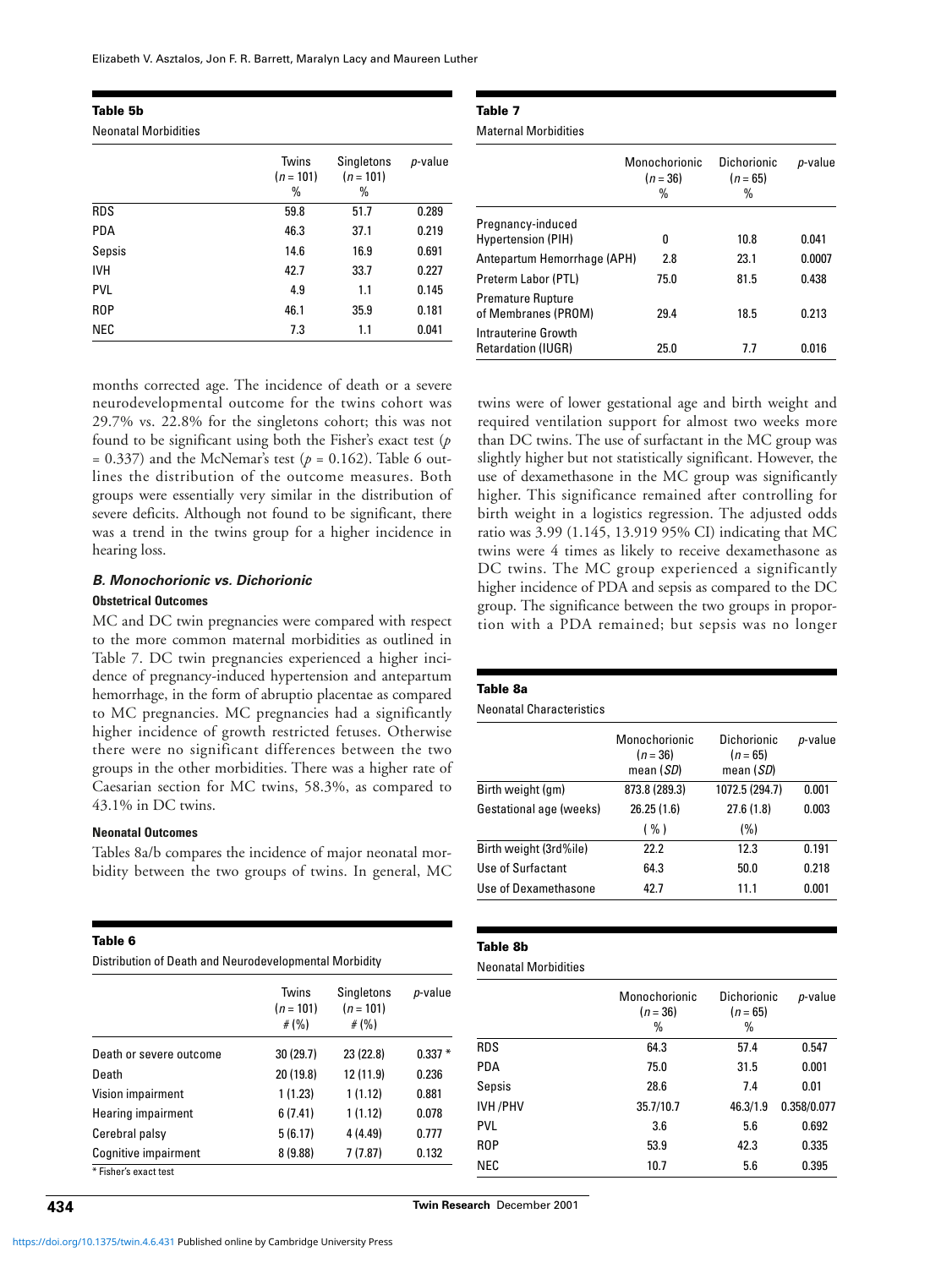significant once birth weight was controlled for. The adjusted odds ratio was 5.0 (1.7, 14.6 95% CI) indicating that the MC group was 5 times more likely to experience a PDA as the DC group. There was a trend in the incidence of the remaining morbidities, apart from PVL, to be higher in the MC group but these were not statistically significant. None of the infants who experienced post-hemorrhagic ventriculomegaly required a shunt.

#### **Neurodevelopmental Outcome**

The primary outcome of this study was death or the presence of a severe neurodevelopmental deficit at 18–24 months corrected age. The incidence of death or a severe neurodevelopmental outcome for the MC group was 38.9% vs. 24.6% for the DC groups; this was not found to be significant using the Fisher's exact test ( $p = 0.173$ ). The primary outcome of death or the presence of severe neurodevelopmental deficit was also analysed in relation to those twins who received dexamethasone during their neonatal care. Those twins, either MC or DC, who received dexamethasone tended to have a poorer outcome as compared to those who did not receive dexamethasone, 27.8% vs. 9.4% using Mantel-Haenszel Chi-Square (*p* = 0.04).

Table 9 outlines the distribution of the outcome measure. Both groups were very similar in the distribution of death and severe deficits. Although not found to be significant, there was a trend in the MC group for a higher incidence in cognitive, hearing and motor deficits. Twin-totwin transfusion syndrome occurred in only 6.9% of the pregnancies. However, the incidence of death or severe neurodevelopmental deficit was 42.9% in this group.

The twin groups were individually compared with respect to the primary outcome to their matched singletons. The incidence of death or adverse neurodevelopmental outcome for DC twins was 24.6% compared to 20.0% for their matched singletons ( $p =$ 0.674;  $p = 0.439$ , McNemar's test); for MC twins, it was 38.9% compared to 27.8% for their matched controls ( $p =$ 0.454;  $p = 0.206$ , McNemar's test).

## **Discussion**

The incidence of twin pregnancies has increased substantially (Joseph, 1998; Ventura, 1997). Over the past decades,

#### **Table 9**

| Distribution of Death and Neurodevelopmental Morbidity |                                      |                                           |          |  |  |
|--------------------------------------------------------|--------------------------------------|-------------------------------------------|----------|--|--|
| Value                                                  | Monochorionic<br>$(n = 36)$<br># (%) | <b>Dichorionic</b><br>$(n = 65)$<br># (%) | p-value  |  |  |
| death or impairment                                    | 14 (38.9)                            | 16 (24.6)                                 | $0.173*$ |  |  |
| Death                                                  | 9(25.0)                              | 11 (16.9)                                 | 0.475    |  |  |
|                                                        | $(n = 27)$                           | $(n = 54)$                                |          |  |  |
| Vision impairment                                      | 0(0)                                 | 1(1.85)                                   | 0.286    |  |  |
| Hearing impairment                                     | 3(11.11)                             | 3(5.56)                                   | 0.368    |  |  |
| Cerebral palsy                                         | 3(11.11)                             | 2(3.70)                                   | 0.363    |  |  |
| Cognitive impairment                                   | 4 (14.8)                             | 4(7.4)                                    | 0.532    |  |  |

\* Fisher's exact test

many advances in obstetrical and neonatal care have taken place and it is now important to review current practices. Current literature focus on short-term outcomes such as perinatal and/or neonatality morbidity. Little is currently available to describe long term outcome of major neurodevelopmental parameters unless it is part of a larger scale study where twins are identified as a risk factor. Although there have been studies looking at aspects of outcome of twin pregnancies, few have taken the opportunity to look at the very small and immature twin and compare them to a singleton. Similarly, long term follow-up specifically looking at twins compared to singletons has been limited (Gardner, 1995).

Twin pregnancies have been reported to have increased morbidity, which can threaten the pregnancy and the fetuses. In this twin cohort, maternal morbidity was low compared to that of the singleton cohort. Although the differences in maternal morbidities were not significant, they were similar to what has been recently reported (Mizrahi, 1999). The different obstetrical modalities used to minimize morbidity were not evaluated in this study, therefore, it is difficult to ascertain the reasons for the lower incidence of maternal morbidity.

In this study, 35.6% of the pregnancies were monochorionic; although slightly higher, this is not out of keeping with what is currently being reported (Gaziano, 2000; Victoria, 2001). Our incidence of monochorionic pregnancies may reflect that the study center is a major perinatal referral center for the Central East region of Ontario and is likely to draw in more cases. The incidence of twin-to-twin transfusion syndrome for this cohort again is consistent with what is reported in the literature (Victoria, 2001). Mortality and morbidity are reported to be significantly higher in MC twins largely due to the effects of placental morphologic characteristics such vascular communications or sharing of a common placenta (Fox, 1997; Minakami, 1999; Wenstrom, 1992). In this study, MC pregnancies did not have a higher incidence in the more commonly reported maternal morbidities apart from growth restriction. Growth restriction occurred in 25.0% in MC pregnancies vs. 7.7% in the DC pregnancies, again in keeping with what has been reported in the literature (Gaziano, 2000). The degree of growth discrepancy has been related to a higher incidence of morbidity in the fetus (Cheung, 1995). The degree of growth discrepancy was not evaluated in this study because of the small sample size.

Birth weight has been shown to be one of the most important factors affecting perinatal mortality and is viewed as an important determinant of infant and longterm morbidity (Luke & Keith, 1992; McCormick, 1985). Twins are often reported to be of lower birthweight as compared to singletons of comparable gestational age (Gardner, 1995) In this cohort, the twins group was slightly heavier. The incidence of infants with birth weights < 3rd percentile was equal between twins and singletons. The incidence of individual neonatal morbidity items assessed in this study did not differ significantly in the two groups. However, for all items except sepsis, the incidence was higher in twins suggesting an element of vulnerability with twins not seen in the singletons. MC twins were significantly smaller in

**Twin Research** December 2001 **435**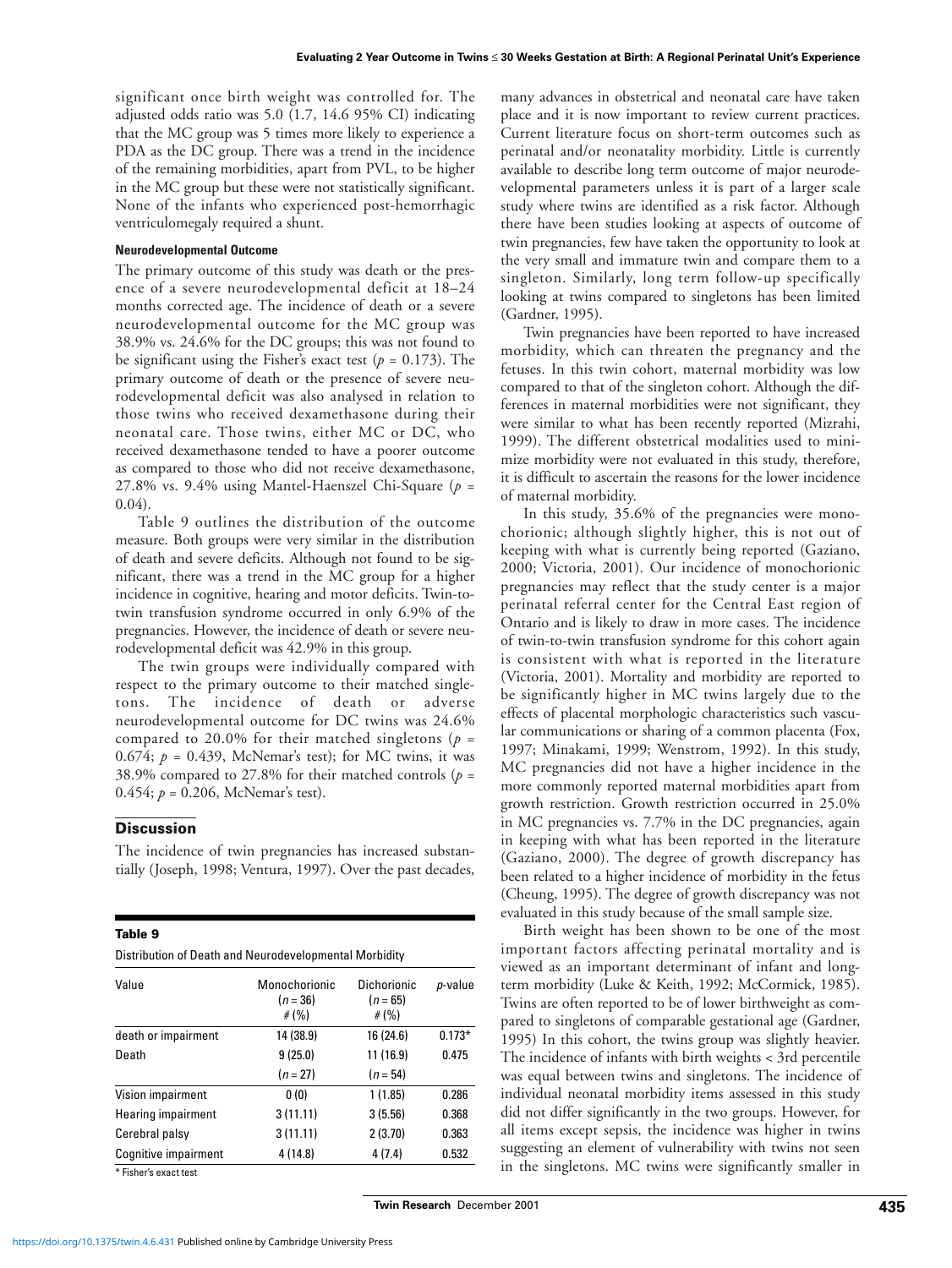birth weight and more immature than DC twins. Consequently, it was not surprising to see a higher incidence in neonatal morbidity. The relationship of a higher incidence of PDA because of monochorionicity is difficult to explain as it has never been reported and certainly warrants further investigation.

The use of dexamethasone in neonatal care to improve pulmonary outcomes in preterm infants has been under intense scrutiny in recent years (Barrington, 2001). This is largely due to a paucity of convincing evidence as to the clinical benefit and safety of dexamethasone. Recent trials are reporting an increase in rates of overall neurodevelopmental disability in neonates receiving dexamethasone (O'Shea, 1999; Shinwell, 2000; Stark, 2001; Yeh, 1998). In this study, the incidence of a poorer outcome was higher in those twins who received dexamethasone, which is in keeping with the results from clinical trials evaluating this medication. Because this study was not a randomized controlled trial, it is difficult to ascertain whether dexamethasone was a primary contributor to the poorer outcome or whether the infants were destined to have difficulties regardless of the use of dexamethasone.

Low birth weight is also a common risk factor for neurodevelopmental difficulties; this risk increases with declining birth weight (McCormick, 1985). Advances in obstetrical and neonatal care has led to an increase in survival in infants < 1500 grams and, in particular, infants < 1000 grams (Hack, 1996). This increase in survival may not be equated with an increase in intact outcome. Recent studies have shown that adverse neurodevelopmental outcomes for infants between 1000–1499 grams maybe 10–20% (Piecuch, 1998). The incidence dramatically increases to 35–36% for infants under 28 weeks gestation (Battin, 1998). Multiple gestation was not necessarily found to be related to this increase in difficulties (Leonard, 1994).

Our results revealed a slightly higher mortality rate in the twins group (19.8%) compared to the singletons (11.8%) with the number of survivors with a severe neurodevelopmental deficit almost equal, 9.9% vs. 10.8%. In addition, this study revealed an incidence of mortality of 25.0 % in the MC group vs. 16.9% in the DC group with an overall neurodevelopmental incidence of 13.8% in the MC group and 7.7% in the DC group. These figures are low compared to what has been reported, which is encouraging.

Cerebral palsy has been and remains a primary concern of neurodevelopmental difficulty in the preterm population. Studies have frequently associated a higher risk of cerebral palsy in twins and especially in monochorionic twins (Pharaoh, 1996; Pharaoh, 2001; Scheller, 1992; Williams, 1996). Our results suggested no significant difference between singletons (4.5%) and twins (6.2%). Similar results based on neurodevelopmental outcomes at 1 year corrected age have been reported (Gardner, 1995). The incidence of cerebral palsy among the survivors of the twins was 11.11% (MC twins) vs. 3.70% (DC twins). These figures are not out of keeping with 12% recently reported in a neonatal trial that evaluated indomethicin for the reduction of intraventricular hemorrhage (Schmidt, 2001).

It is important to note that even though these figures were not high, MC twins still presented with the higher incidence suggesting that the higher risk still persists with MC twins.

Cognitive difficulties are also presenting as an adverse outcome that has long-term impact. Recent studies have presented incidences as high as 25% in their study population (Schmidt, 2001). In this study, cognitive difficulties were the highest contributor to the overall combined neurodevelopmental difficulties at 18–24 months corrected age regardless of grouping. Although the developmental figures compare favorably with the literature, there is still a need for concern.

Twin-to-twin transfusion syndrome is repeatedly associated with adverse outcomes including death or severe neurodevelopmental outcomes (Cincotta, 2000). The incidence of 42.9% is consistent with reported literature.

This is not a randomized controlled trial, therefore it is open to selection bias. This study took into account only those twins and singletons admitted to the study site. The population, however, is representative of the infants cared for in both tertiary perinatal referral centers in metropolitan Toronto. The perinatal system in the Central East region is structured so that infants  $\leq 30$  weeks are initially cared for in a tertiary center before returning to the referring community hospital for ongoing care until final discharge home.

The population in this cohort study is similar to those reported in other centers. Although statistically there was no difference between the groups analyzed in terms of the primary outcome, there was a trend with twins, in particular MC twins, as a group having a more adverse outcome, either death or severe neurodevelopmental morbidity, which may be clinically significant. Despite recent advances, twin-to-twin transfusion remains an ominous situation, especially for the small and immature twin.

Although there are some encouraging aspects of this study, there is still need for concern about the future of small, immature twins, especially from monochorionic pregnancies. The results, despite the study's limitations, can be used in counseling to parents. Adequate identification of chorionicity is still a vital component of twin pregnancy management. Parents need to be informed that there are risks for their very low birth weight premature twin, which require close developmental monitoring.

# **Acknowledgments**

The authors would like to acknowledge the contribution of Terry Leeke, Database Consultant and Terri Myhr, Research Manager/Biostatistician at the Research Facilitation Office, Centre for Research in Women's Health, for data management, analysis and for reviewing drafts of the article.

# **References**

- Barrington, K. J. (2001). Hazards of systemic steroids for ventilator-dependent preterm infants: What would a parent want? *Canadian Medical Association Journal, 165*(1), 33–34.
- Battin, M., Ling, E. W., Whitfield, M. F., Mackinnon, M., & Effer, S. B. (1998). Has the outcome for extremely low gestational age (ELGA) infants improved following recent advances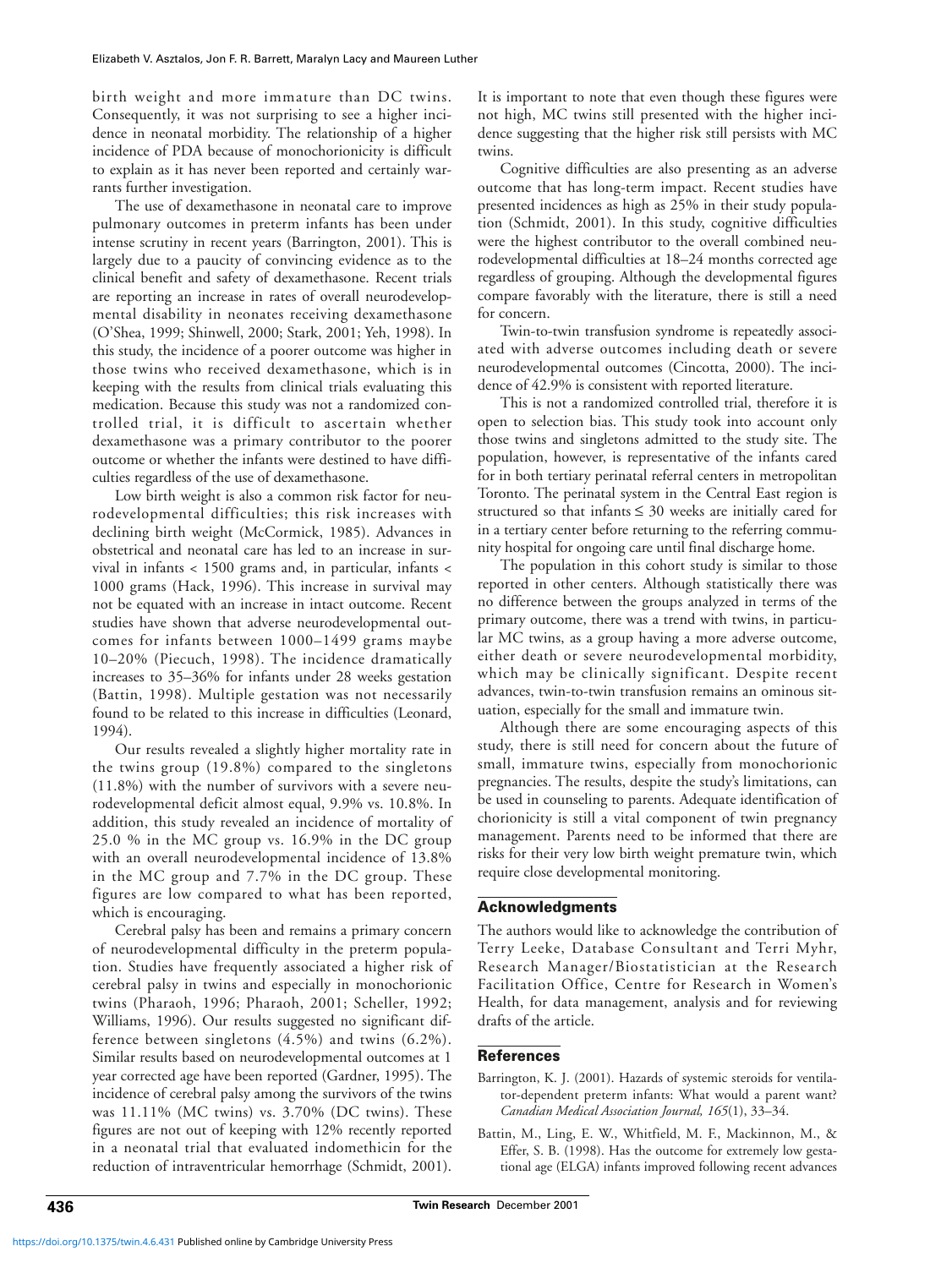in neonatal intensive care? *American Journal of Perinatology, 8,* 469–477.

- Bayley, N. (1993). *Bayley Scales of Infant Development* (2nd ed). San Antonio: The Psychological Corporation, Harcourt Brace and Company.
- Bell, M. J., Ternberg, J. L., Feigin, R. D., Keating, J. P., Marshall, R., Barton, L., & Brotherton, T. (1978). Neonatal necrotizing enterocolitis: Therapeutic decisions based upon clinical staging. *Annals of Surgery, 187,* 1–7.
- Burguet, A., Monnet, E., Pauchard, J. Y., Roth, P., Fromentin, C., et al. (1999). Some risk factors for cerebral palsy in very premature infants: Importance of premature rupture of membranes and monochorionic twin placentation. *Biology of Neonate, 75*(3), 177–86.
- Cheung, V. Y., Bocking, A. D., & Dasilva, O. P. (1995). Preterm discordant twins: What birth weight difference is significant?. *American Journal of Obstetrics and Gynecology, 172*(3), 955–959.
- Cincotta, R. B., Gray, P. H., Phythian, G., Rogers, Y. M., & Chan, F. Y. (2000). Long term outcome of twin-twin transfusion syndrome. *Archives of Diseases in Children-Fetal Neonatal Edition, 83*(3), F171–176.
- Fanaroff, A. A., & Martin, R. J. (1997). *Neonatal-perinatal medicine: Diseases of the fetus and infant* (6<sup>th</sup> ed). St. Louis, Missouri: Mosby-Year Book.
- Fox, H. (1997). *Pathology of the placenta* (2nd ed). Philadelphia: WB Saunders.
- Gardner, M. O., Goldenberg, R. L., Cliver, S. P., Tucker, J. M., Nelson, K. G., & Copper, R. L. (1995). The origin and outcome of preterm twin pregnancies. *Obstetrics & Gynecology, 85*(4), 553–557.
- Gaziano, E. P., De Lia, J. E., & Kuhlmann, R. S. (2000). Diamnionic monochorionic twin gestations: An overview. *Journal of Maternal Fetal Medicine, 9*(2), 89–96.
- Hack, M., Friedman, H., & Fanaroff, A. A. (1996). Outcomes of extremely low birth weight infants. *Pediatrics, 98*(5), 931–937.
- Joseph, K. S., Kramer, M. S., Marcoux, S., et al. (1998). Determinants of preterm birth rates in Canada from 1981 through 1983 and from 1992 through 1994. *New England Journal of Medicine*, *339,* 1434–1439.
- Leonard, C. H., Piecuch, R. E., Ballard, R. A., & Cooper, B. A. (1994). Outcomes of low birth weight infants: Multiple gestation versus singletons. *Pediatrics, 93*(4), 611–615.
- Luke, B., & Keith, L. G. (1992). The contribution of singletons, twins and triplets to low birth weight, infant mortality and handicap in the United States. *Journal of Reproductive Medicine*, *37,* 661–666.
- MacDorman, M. F., & Atkinson, J. (1999). Infant mortality statistics from the 1997 period linked birth/infant death data set. *National Vital Statistics Report, 47,* 1–23.
- McCormick, M. C. (1995). The contribution of low birth weight to infant mortality and childhood morbidity. *New England Journal of Medicine, 312,* 82–90.
- Minakami, H., Honma, Y., Matsubara, S., Uchida, A., Shiraishi, H., & Sato, I. (1999). Effects of placental chorionicity on outcome in twin pregnancies. *Journal of Reproductive Medicine, 44,* 595–600.
- Mizrahi, M., Furman, B., Shoham-Vardi, I., Vardi, I., Maymon, E., & Mazor, M. (1999). Perinatal outcome and peripartum complications in preterm singleton and twin deliveries: A comparative study. *European Journal of Obstetric and Gynecological Reproductive Biology, 87*(1), 55–61.
- O'Shea, T. M., Kothadia, J. M., Klinepeter, K. L., Goldstein, D. J., et al. (1999). Randomized placebo-controlled trial of a 42 day tapering course of dexamethasone to reduce the duration of ventilator-dependency in very low birth weight infants: Outcome of study participants at 1-year adjusted age. *Pediatrics, 104,* 15–21.
- Pharaoh, P. O., & Cooke, T. (1996). Cerebral palsy and multiple births. *Archives of Diseases in Children- Fetal Neonatal Edition, 75*(3), F174–177.
- Pharaoh, P. O. (2001). Twins and cerebral palsy. *Acta Paediatrica Supplement, 90*(436), 6–10.
- Piecuch, R. E., Leonard, C. H., & Cooper, B. A. (1998). Infants with birth weight 1000–1499 grams born in three time periods: Has outcome changed over time? *Clinical Pediatrics (Philadelphia), 37*(9), 537–545.
- Powers, W. F., & Kiely, J. L. (1994). The risks confronting twins: A national perspective. *American Journal of Obstetrics and Gynecology, 170*(2), 456–461.
- Robertson, P. A., Sniderman, S. H., Laros, R. K., Jr., Cowan, R., Heilbron, D., Goldenberg, R. L., Iams, J. D., & Creasy, R. K. (1992). Neonatal morbidity according to gestational age and birth weight from five tertiary care centers in the United States, 1983 through 1986. *American Journal of Obstetrics and Gynecology, 166*(6 pt 1), 1629–1641.
- Scheller, J. M., & Nelson, K. B. (1992). Twinning and neurologic morbidity. *American Journal of Diseases in Childhood, 146*(9), 1110–1113.
- Schmidt, B. K., Davis, P., Moddeman D., Ohlsson, A., Roberts, R. S., Saigal, S., Solimono, A., Vincer, M., & Wright, L. L. (2001). Long-term effects of indomethicin prophylaxis in extremely-low-birth-weight infants. *New England Journal of Medicine, 344*(26), 1966–1972.
- Shinwell, E. S., Karplus, M., Reich, D., et al. (2000). Early postnatal dexamethasone treatment and increased incidence of cerebral palsy. *Archives of Diseases in Children — Fetal Neonatal Edition, 83*(3), F177–181.
- Sonntag, J., Waltz, S., Schollmeyer, T., Schuppler, U., Schroder, H., & Weisner, D. (1996). Morbidity and mortality of discordant twins up to 34 weeks of gestational age. *European Journal of Pediatrics, 155*(3), 224–9.
- Stark, A. R., Carlo, W. A., Tyson, J. E., Papile, L. A., et al. (2001). Adverse effects of early dexamethasone treatment in extremely-low-birth-weight infants. *New England Journal of Medicine, 344*(2), 95–101.
- The Committee for the Classification of Retinopathy of Prematurity. (1984). An international classification for retinopathy of prematurity. *Archives of Ophthalmology*, *102,* 1130–1134.
- Usher, R., & McLean, F. (1969). Intrauterine growth of live-born caucasian infants at sea level: Standards obtained from measurements on 7 dimensions of infants born between 25 and 44 weeks of gestation. *Journal of Pediatrics, 74,* 901–910.
- Ventura, S. J., Martin, J. A., Curtain, S. C., & Mathews, T. J. (1999). Births: Final data for 1997. *National Vital Statistics Report, 47*(18), 1–96.

**Twin Research** December 2001 **437**